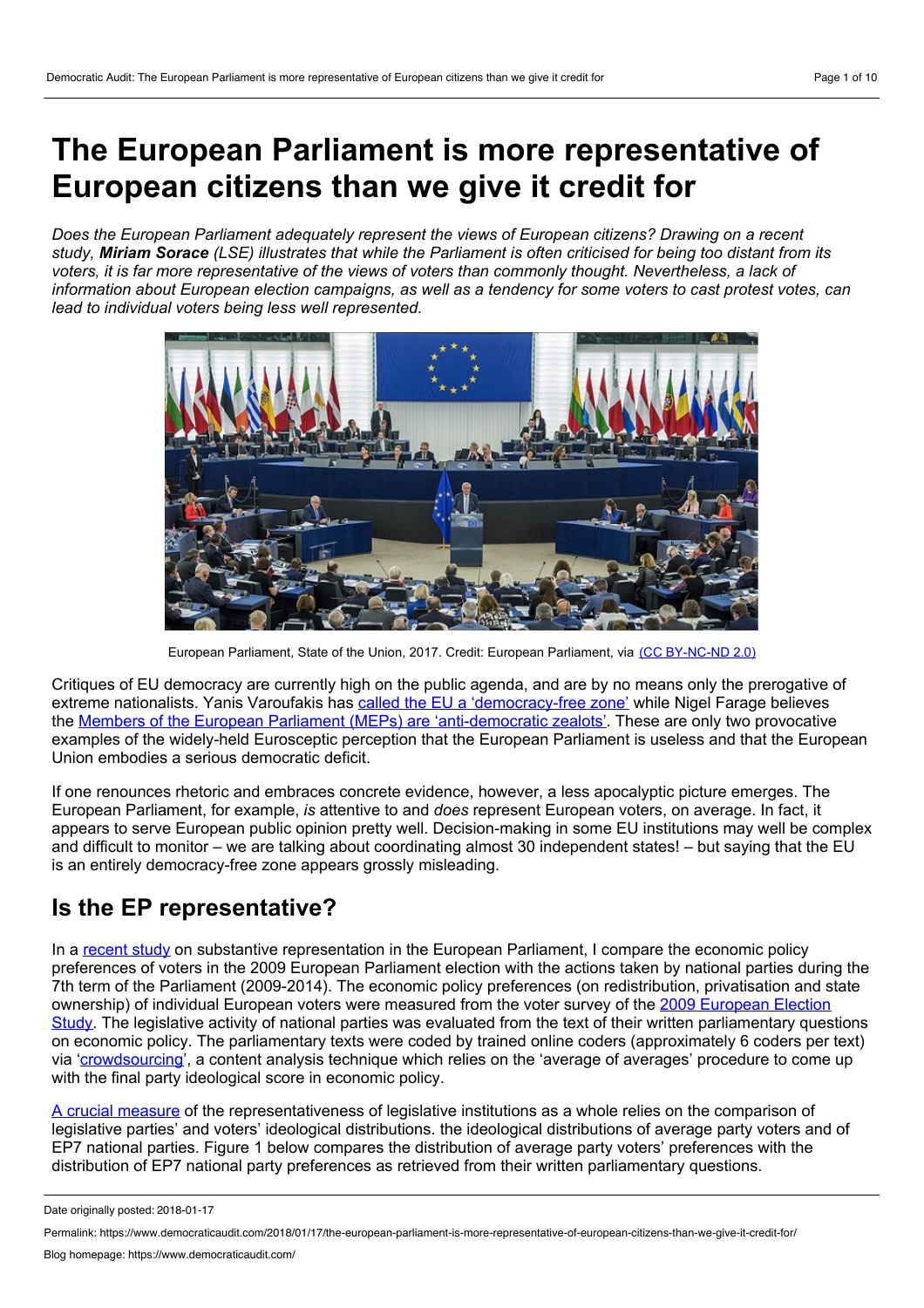#### **Figure 1: Cumulative distribution functions of party voters' and EP7 parties' ideology in economic policy**



Date originally posted: 2018-01-17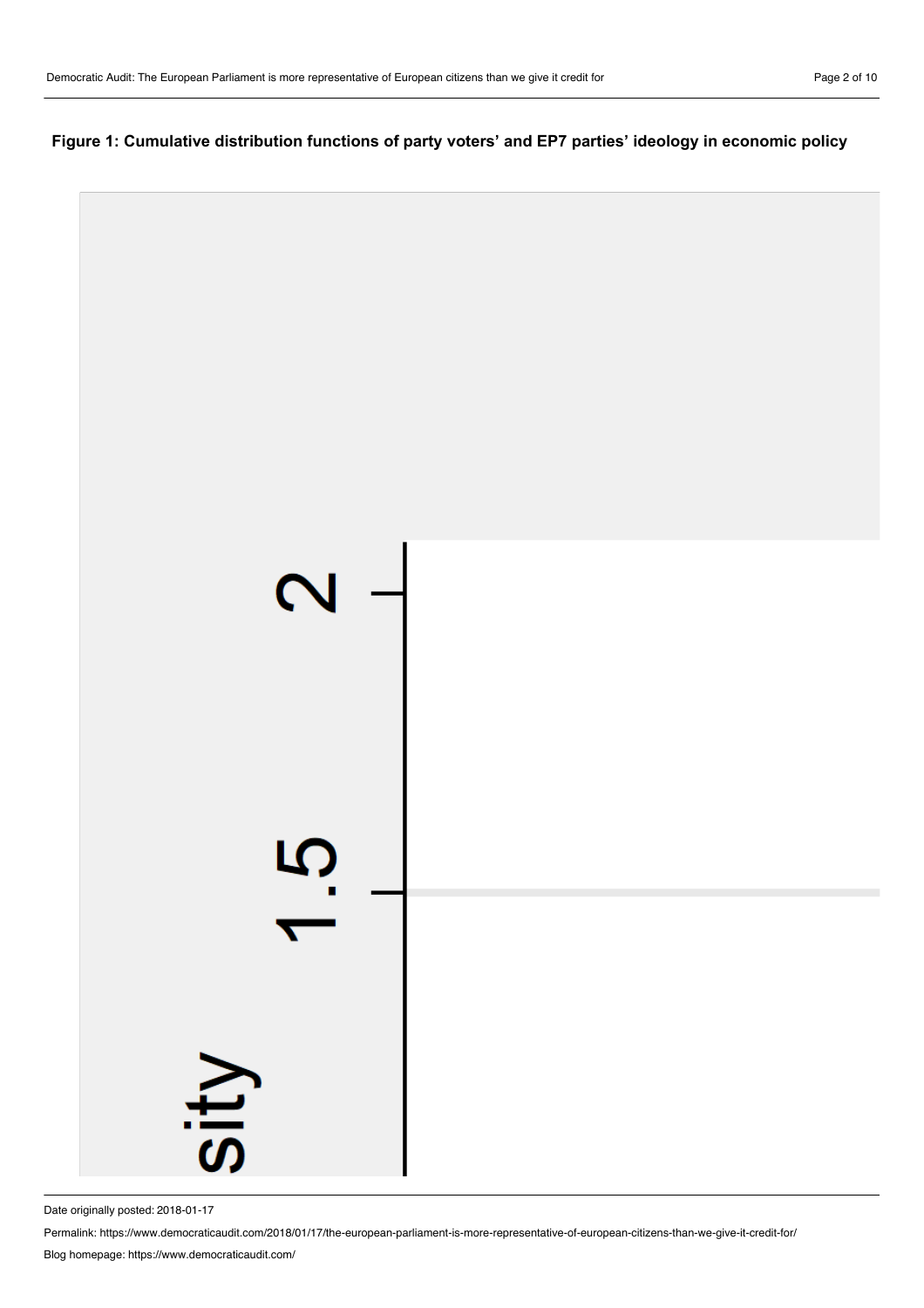

Date originally posted: 2018-01-17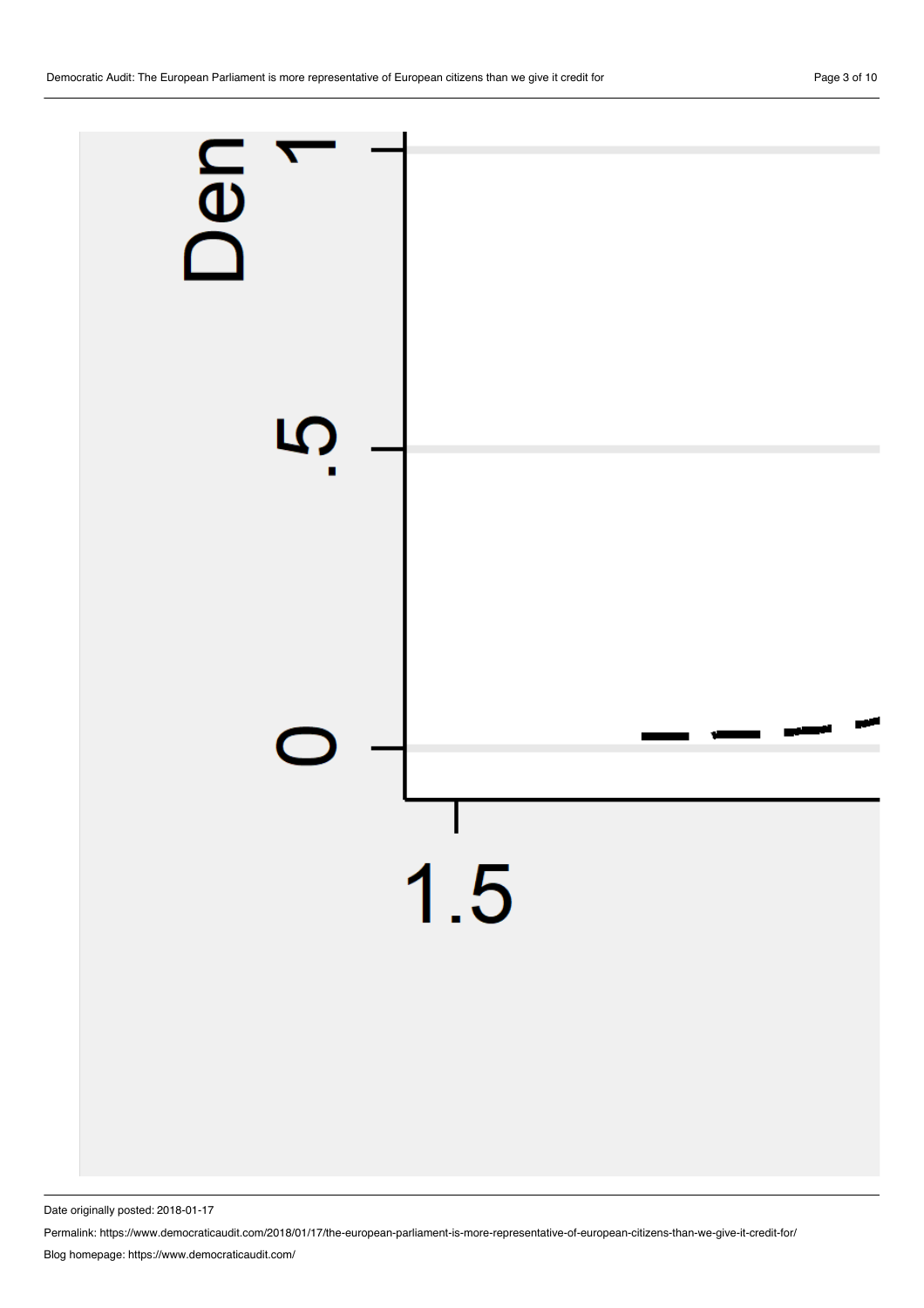# kernel = gaussia

Note: The dashed line indicates the position of the average voter of each national party included in the analysis. The solid line indicates the ideological positions of all EP7 national parties included in the analysis. The statistical significance of cumulative distribution functions *difference was obtained by means of the Kolmogorov-Smirnov test and it amounts to 0.298\*\*\*.*

Figure 1 indicates that average party voters are broadly well represented in the EP, but also that the two distributions are different to a statistically significant degree. The two points of the curve where there is a lack of overlap are the left-of-centre and the right-wing sections. Figure 1 indicates that there are more political parties in the section slightly left of centre than there are party voters, and that there are more voters in the right-wing section than there are parties. The average position of European voters (slightly left of centre) is therefore over-represented by political parties serving in the EP7. The EP7 very accurately represented the middle of the 2009 party voters' ideological distribution. Political parties representing extreme voters, however, appear to have moved towards the centre, leaving some ideological positions without representation, especially on the economic right. The representation deficit of the European Parliament is, therefore, at most a 'pluralism' deficit given that the majoritarian norm of democracy seems respected.

National parties serving in the 7th European Parliament converged either for electoral reasons – to satisfy the majority of European voters – or because of the highly consensual nature of EU institutions, which foster compromise to the average position. This 'move away' from some average party voters (especially extreme ones) towards the median voter is not different from what has been [found](https://www.cambridge.org/core/journals/american-political-science-review/article/policy-and-the-dynamics-of-political-competition/89669AF3A2D7CA5196C72272B4AEE3BC) in many established Western [democracies.](https://onlinelibrary.wiley.com/doi/10.1111/j.1540-5907.2009.00420.x/abstract) According to majoritarianism, the 'median' voter does tend to be over-represented in a democracy, as it should be. The European Parliament – and, by logical extension, the EU – is not a 'democracy-free zone'.

## **Individual-level findings: Are some voters better represented than others?**

It is important to investigate who the 'left-behind' voters are, to further investigate the nature of political representation in the EP. Very broadly, political representation theory highlights two main explanations for the failure of some politicians to represent their voters' preferences: (1) problems in information transmission, and (2) structural biases against specific social groups. The first explanation relates to the '[political](https://epge.fgv.br/we/MD/EconomiaPolitica/2007?action=AttachFile&do=get&target=Besley+completebook.pdf) agency model' of representative democracies, which emphasises the need for complete and perfect information for good political representation. The second explanation is associated with [participatory](https://www.sup.org/books/title/?id=10597) and Marxist models of democracy, which emphasise accurate descriptive representation, and/or equality in political participation for good political representation.

Date originally posted: 2018-01-17

Permalink: https://www.democraticaudit.com/2018/01/17/the-european-parliament-is-more-representative-of-european-citizens-than-we-give-it-credit-for/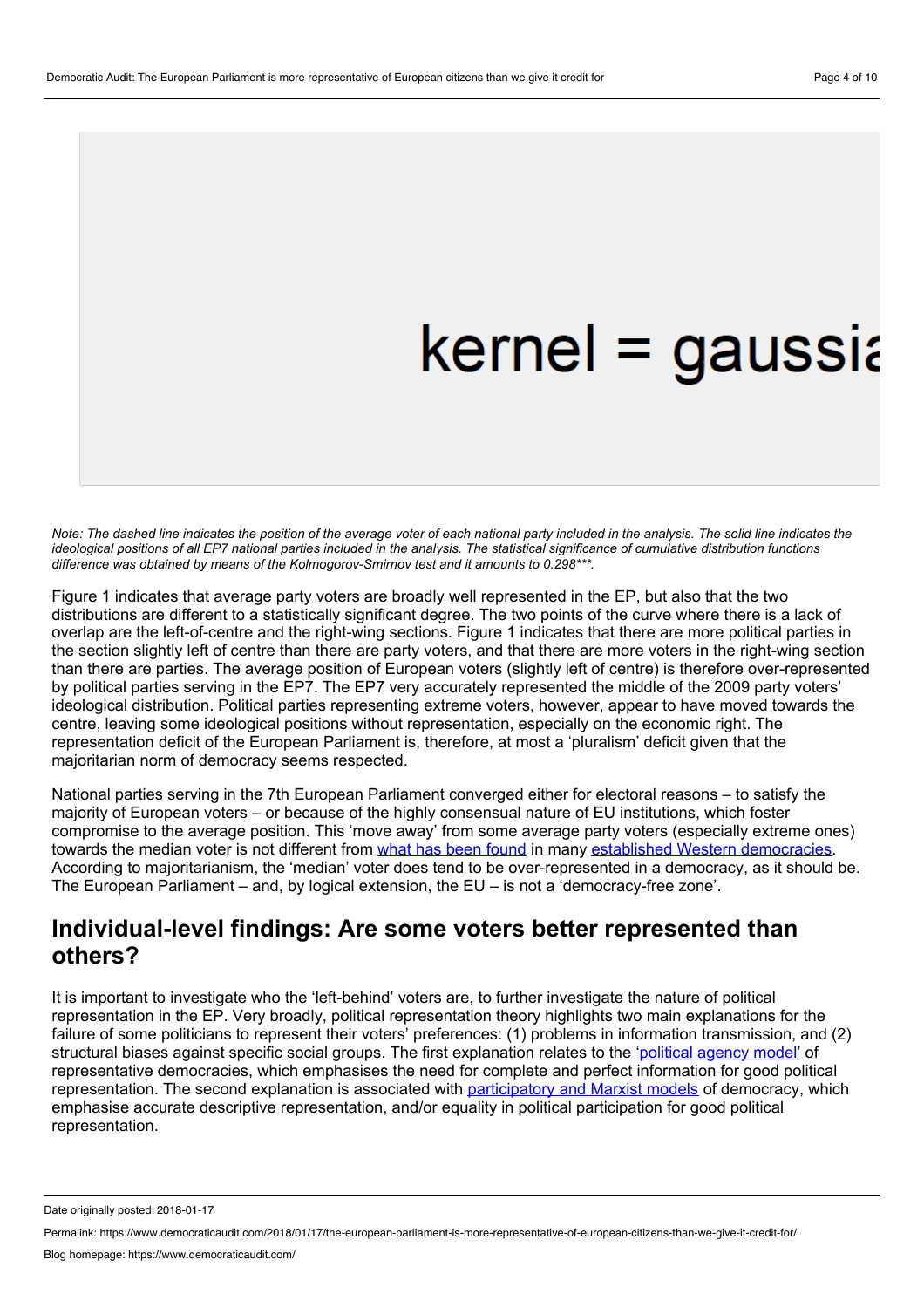An individual-level regression model was designed to test the theories briefly outlined above. 'Flawed' representation is here defined as incongruence, i.e. the absolute distance between individual voters and the political parties they voted for in the 2009 election. Figures 2 and 3 provide an overview of the most important results.

#### **Figure 2: Predicted incongruence of political parties due to 'bad selection' and voter 'extremism'**



Date originally posted: 2018-01-17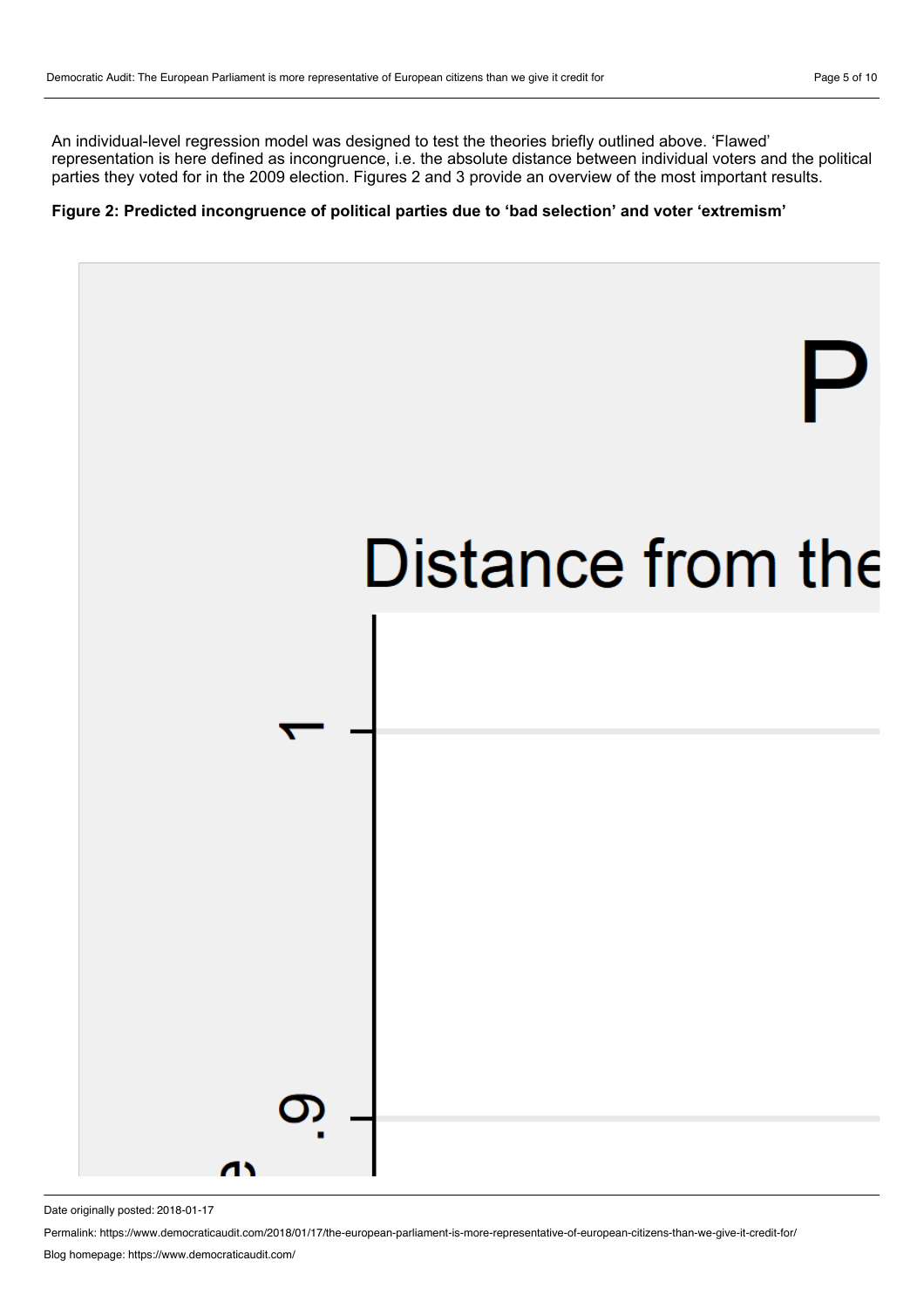

Date originally posted: 2018-01-17

Permalink: https://www.democraticaudit.com/2018/01/17/the-european-parliament-is-more-representative-of-european-citizens-than-we-give-it-credit-for/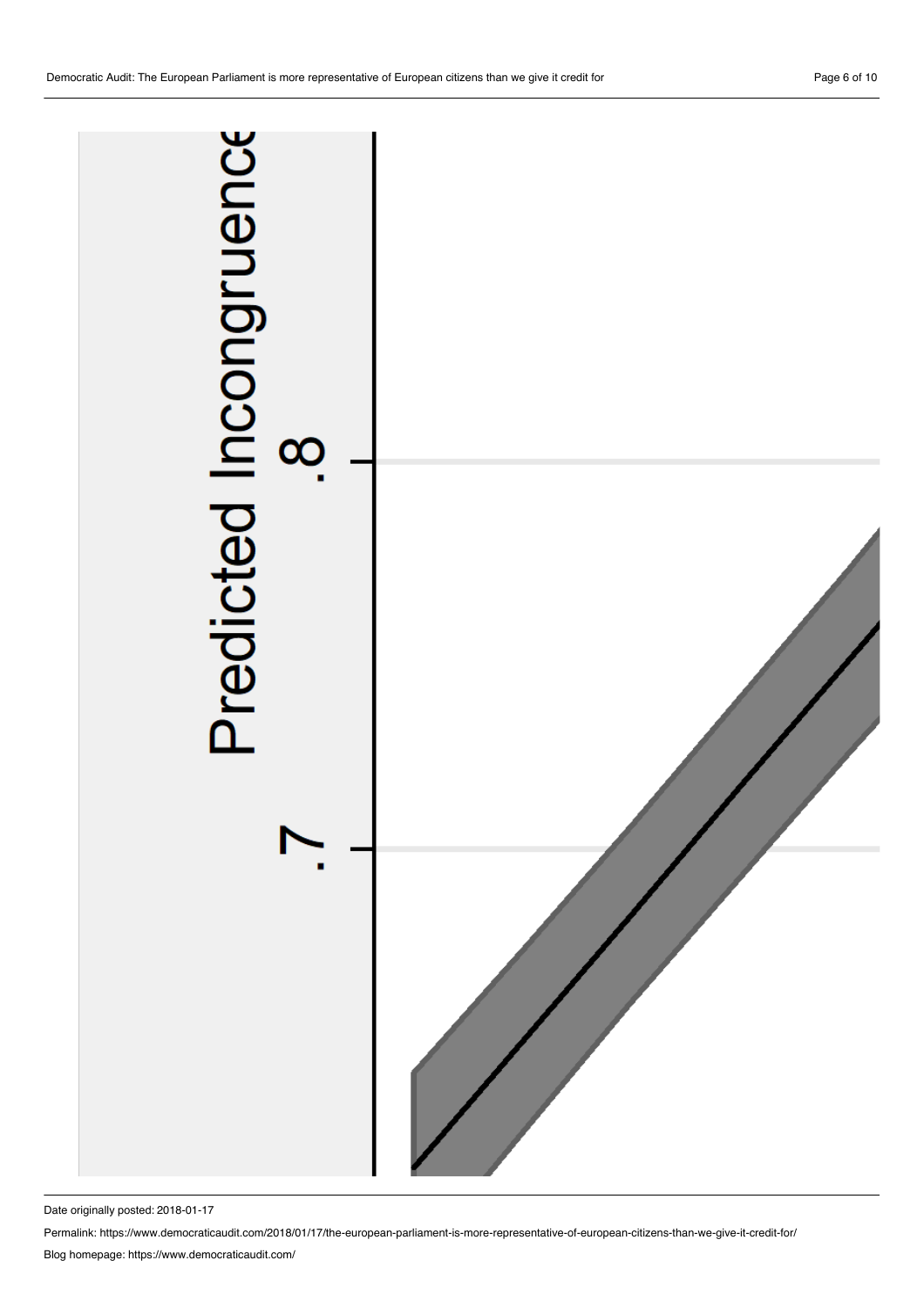

*Note: See the author's [accompanying](https://journals.sagepub.com/doi/abs/10.1177/1465116517741562) study for more information.*

The regression results confirm that individual voters suffer high levels of incongruence if they vote for a party whose average constituent is far away from them (incompetent/incorrect vote), and if they are ideologically distant from the average European voter. These two variables have very substantial effects on incongruence, especially the variable capturing voter extremism.

They lend credence to the 'political agency' theory in that it is important to select political parties whose voter base is close to one's own ideology to be represented. They further demonstrate how the EP conforms to majoritarian democracy in demonstrating that individual voters farthest away from the average European voter are most incongruent with their party.

#### **Figure 3: Predicted incongruence of political parties by voter information, protest voting behaviour and social class**

| $E$ nanananant with |  |
|---------------------|--|
|                     |  |
|                     |  |
|                     |  |

Date originally posted: 2018-01-17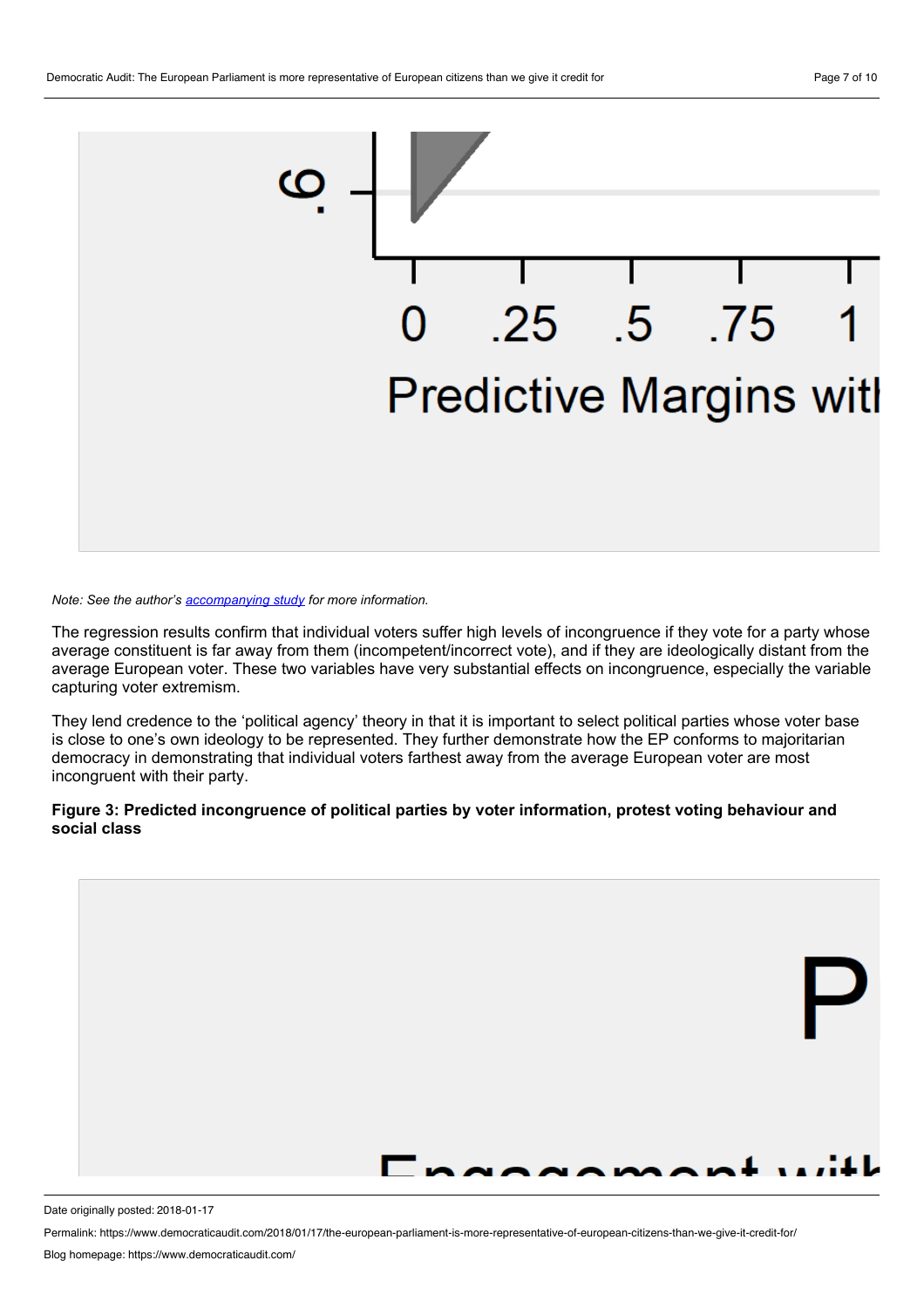

Date originally posted: 2018-01-17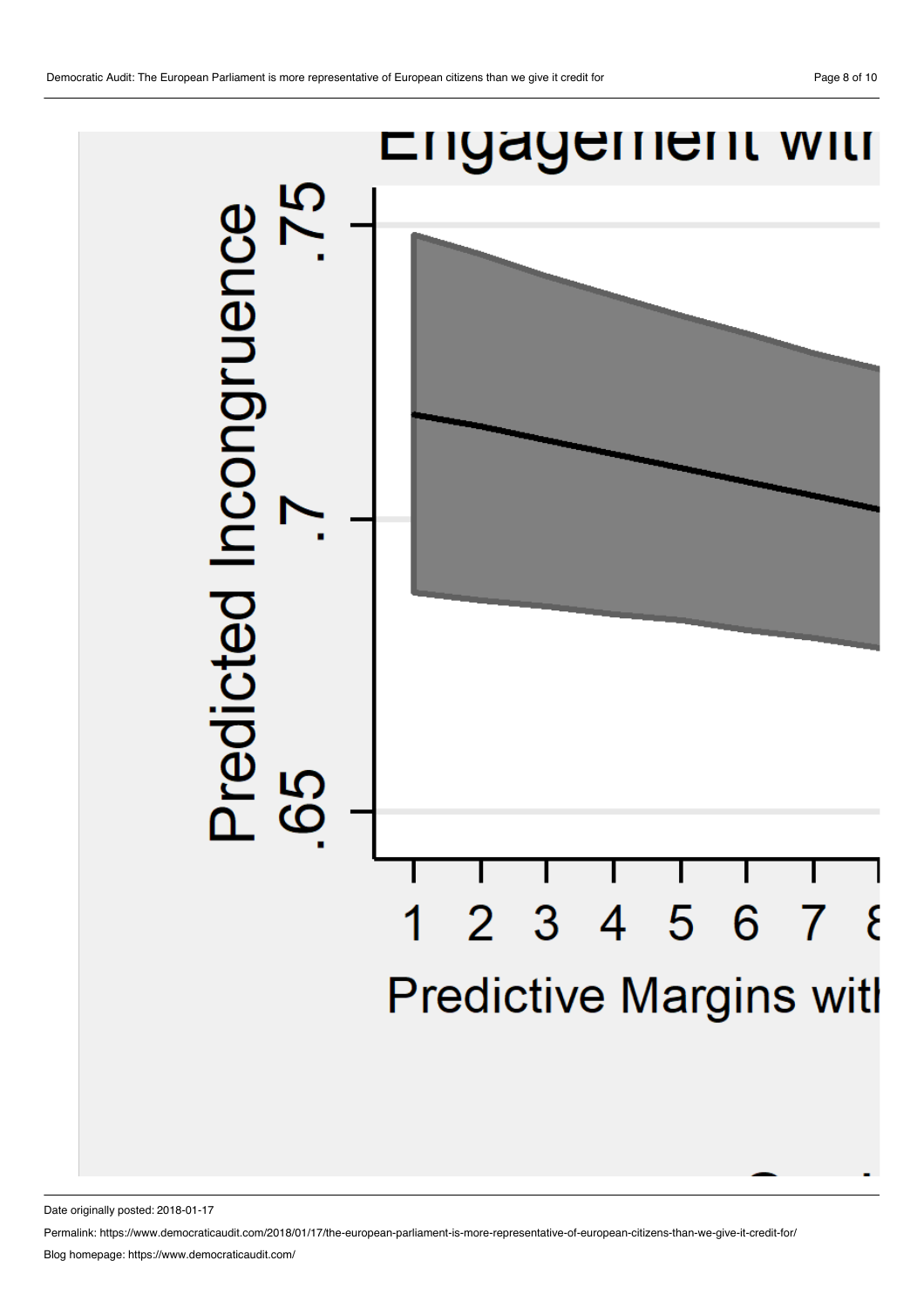![](_page_8_Figure_2.jpeg)

Date originally posted: 2018-01-17